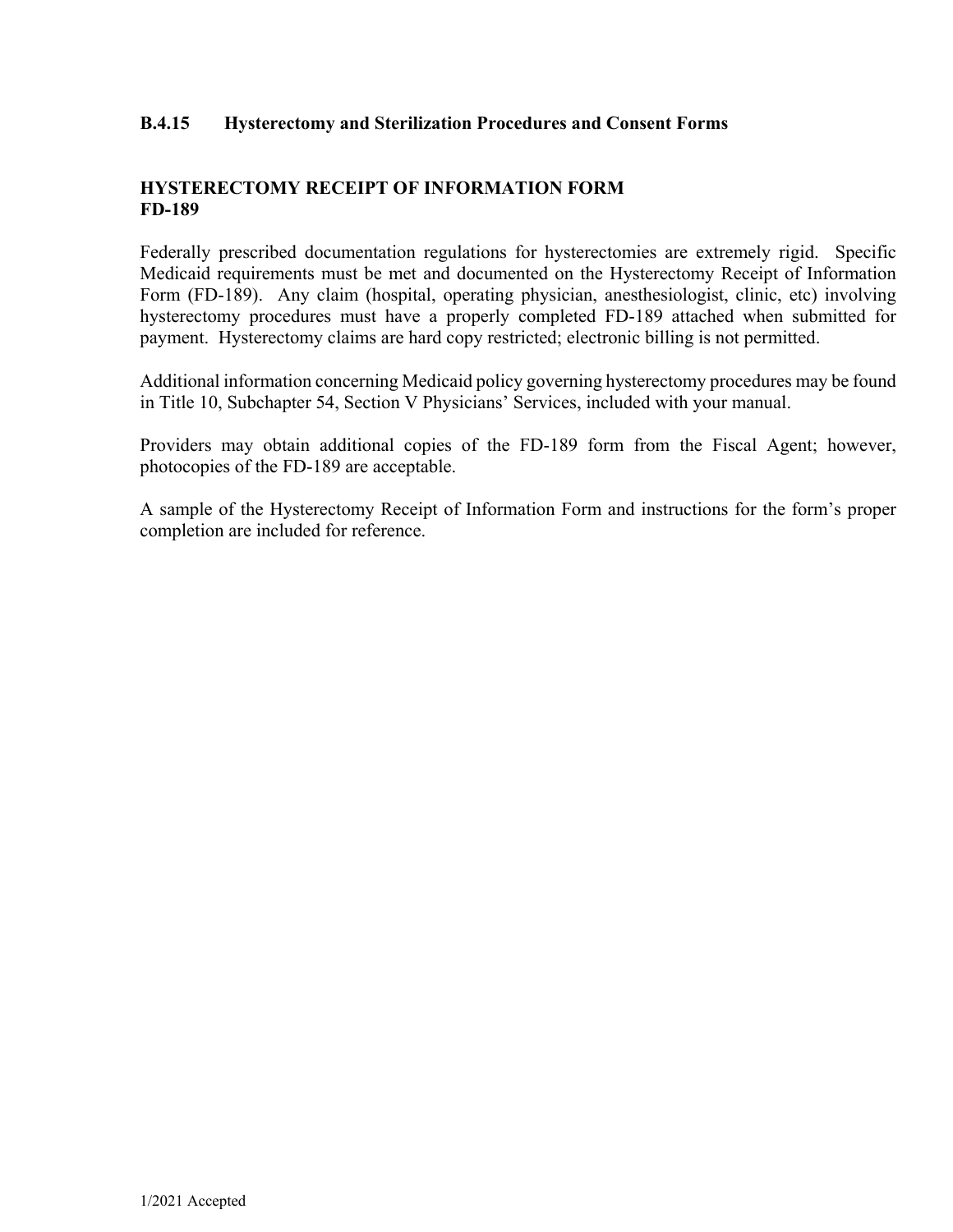### **State of New Jersey Department of Human Services Division of Medical Assistance and Health Services**

### **HYSTERECTOMY RECEIPT OF INFORMATION FORM**

An individual who has a hysterectomy can never again get pregnant. When you have a hysterectomy, the doctor removes your uterus (womb). You can not have a baby after your uterus is removed and you will not have menstrual periods anymore.

| I received the above information orally and in writing from |                                                                                                      |                   |
|-------------------------------------------------------------|------------------------------------------------------------------------------------------------------|-------------------|
|                                                             |                                                                                                      | name of clinic or |
|                                                             | before my operation was performed.                                                                   |                   |
| physician                                                   |                                                                                                      |                   |
| I talked to                                                 | about a hysterectomy.                                                                                |                   |
| name of responsible $person(s)$                             |                                                                                                      | she/he/they       |
| operation.                                                  | discussed it with me and gave me a chance to ask questions and answered them for me before the       |                   |
|                                                             | I have read all of this notice. I agree that it is a true description of what was explained to me by | and that          |
|                                                             | name of staff member of clinic/hospital/physician                                                    |                   |
| all my questions were answered to my satisfaction.          |                                                                                                      |                   |
| $\mathbf{I},$                                               | , hereby consent (or did consent) of my own free                                                     |                   |
| name of recipient                                           |                                                                                                      |                   |
| will to have a hysterectomy done by                         |                                                                                                      | and/or            |
|                                                             | physician                                                                                            |                   |
| $\text{associate}(s)$ or assistant(s) of his or her choice. |                                                                                                      |                   |

I consent (or did consent) to any other medical treatment that the doctor thinks is (was) necessary to preserve my health.

I also consent to the release of this form and other medical records about the operation to representatives of the United States Department of Health and Human Services or employees of programs or projects funded by that Department but only for purposes of determining if Federal laws were observed.

**Recipient's Signature Date: Month/Day/Year** 

FD-189 (Rev 7/83) 7472 M ED 7/83

 $\overline{a}$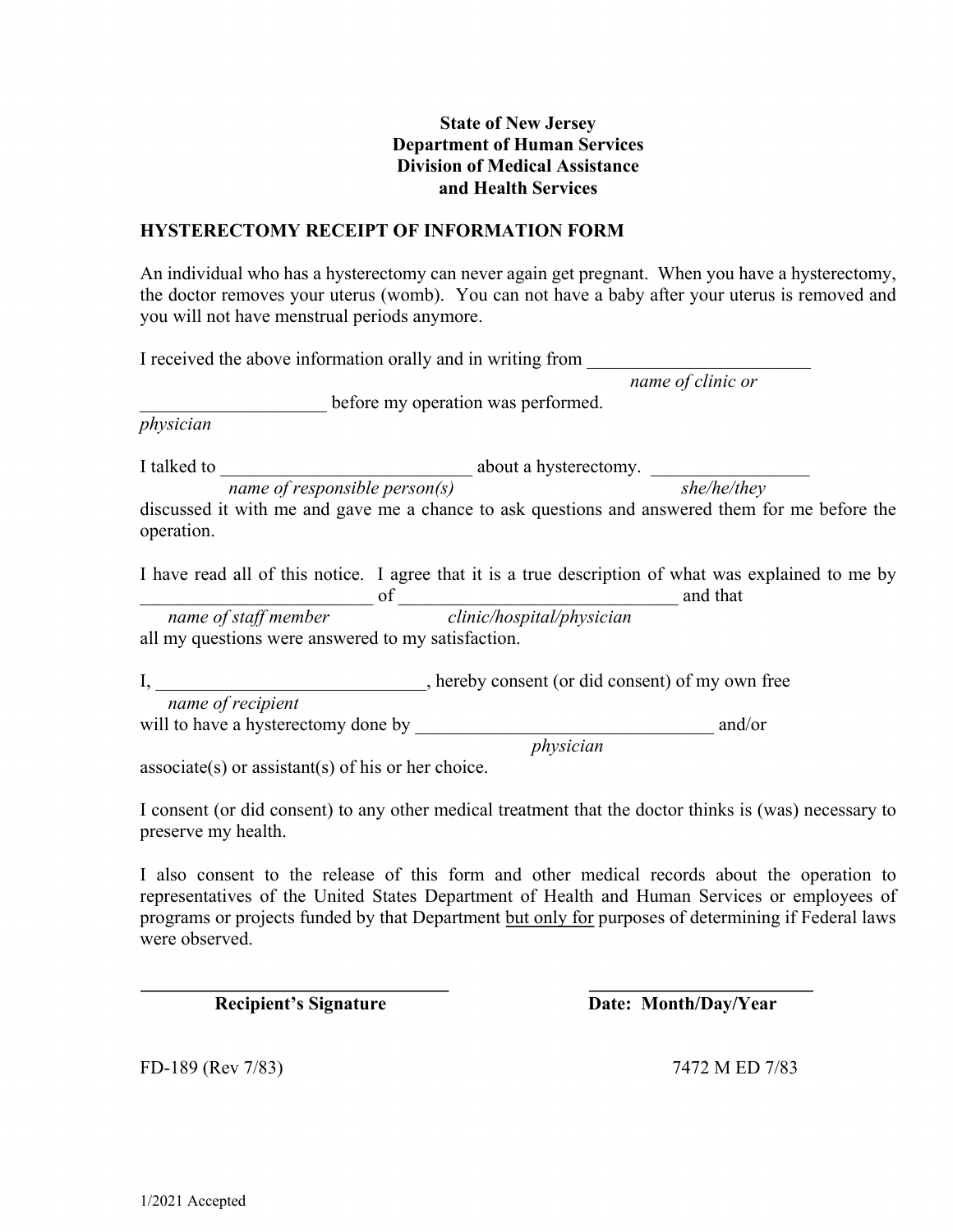### **Item-By-Item Instructions for Completing the Hysterectomy Receipt of Information Form FD-189 (Rev 3/91)**

- 1) *Name of Clinic or Physician:* Enter the name of the clinic or physician who provided the information.
- 2) *Name of Responsible Person(s):* Enter the name of the individual who discussed the procedure with the recipient.
- 3) *She/He/They:* Enter appropriate selection.
- 4) *Name of Staff Member:* Enter the name of the individual who explained the procedure to the recipient.
- 5) *Clinic/Hospital/Physician:* Enter the name of the clinic/hospital or physician's office in which the individual who explained the procedure is affiliated.
- 6) *Recipient's Name:* Copy the recipient's name as printed on the Medicaid Identification Card. First name must be entered first.
- 7) *Name of Physician:* Enter the physician's name.
- 8) *Recipient's Signature and Date:* Recipient must personally sign and hand date the completed form.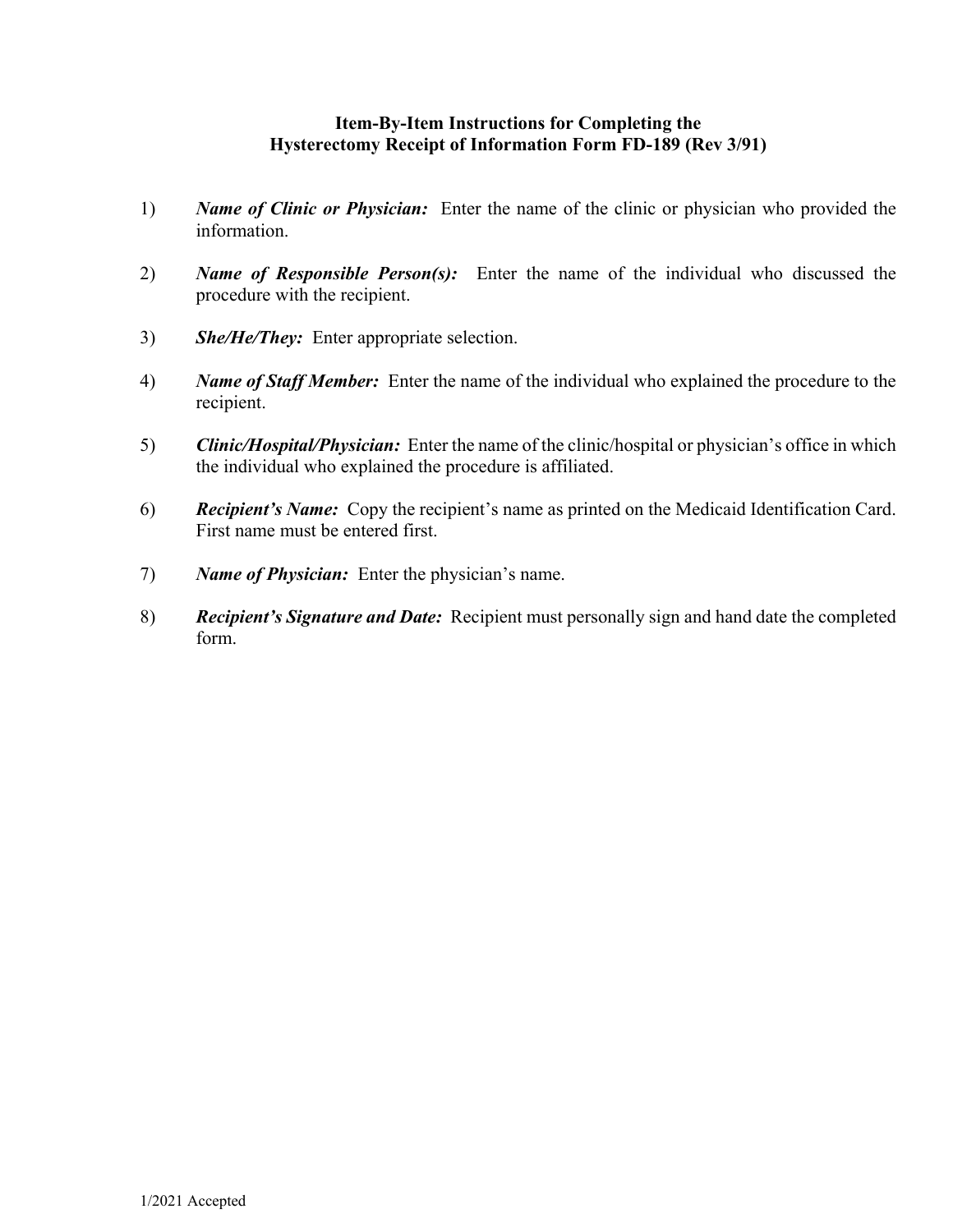### **Consent Form – 7473 M ED**

Federally prescribed documentation regulations for sterilization procedures are extremely rigid. Specific Medicaid requirements must be met and documented on the Consent Form prior to the sterilization of an individual.

The Consent Form is a replica of the form contained in the Federal Regulations and must be utilized by providers when submitting claims for sterilization procedures. Any claim (hospital, operating physician, anesthesiologist, clinic, etc) involved in a sterilization procedure must have a properly completed Consent Form attached when it is submitted for payment. Sterilization claims are hard copy restricted; electronic billing is not permitted.

Additional information concerning Medicaid policy governing sterilization procedures may be found in Title 10, Subchapter 54, Section V Physicians' Services, included with you manual.

Providers may obtain additional copies of the Consent Form from the Fiscal Agent; however, photocopies of the Consent Form are acceptable.

A sample of the Consent Form and instructions for the form's proper completion are provided for reference.

# **CONSENT FORM**

**NOTICE:** YOUR DECISION, AT ANY TIME, NOT TO BE STERILIZED WILL NOT RESULT IN THE WITHDRAWAL OR WITHHOLDING OF ANY BENEFITS PROVIDED BY PROGRAMS OR PROJECTS RECEIVEING FEDERAL FUNDS.



#### **\* STATEMENT OF PERSON OBTAINING CONSENT**

I have asked for and received information about sterilization from

\_\_\_\_\_\_\_\_\_\_\_\_\_\_\_\_\_\_\_\_\_\_\_\_. *doctor or clinic*

When I first asked for the information, I was told that the decision to be sterilized is completely up to me. I was told that I could decide not to be sterilized. If I decide not to be sterilized, my decision will not affect my right to future care or treatment. I will not lose any help or benefits from programs receiving Federal funds, such as AFDC or Medicaid that I am now getting or for which I may become eligible.

 I UNDERSTAND THAT THE STERILIZATION MUST BE CONSIDERED PERMANENT AND NOT REVERSIBLE. I HAVE DECIDED THAT I DO NOT WANT TO BECOME PREGNANT, BEAR CHILDREN OR FATHER CHILREN.

 I was told about those temporary methods of birth control that are available and could be provided to me which will allow me to bear or father a child in the future. I have rejected these alternatives and chosen to be sterilized.

I understand that I will be sterilized by an operation known as a

|               | I am at least 21 years of age and was born on     |  |
|---------------|---------------------------------------------------|--|
|               | month/day/year                                    |  |
|               | , hereby consent of my own free will to be        |  |
| recipient     |                                                   |  |
| sterilized by | by a method called                                |  |
|               | doctor                                            |  |
|               | . My consent expires 180 days from the date of my |  |

signature below. I also consent to the release of this form and other medical records about the operation to: Representatives of the Department of Health, Education, and Welfare or Employees of programs or projects funded by that Department, but only for determining if Federal laws were observed.

|           | Date: |                |
|-----------|-------|----------------|
| signature |       | month/day/year |

 You are requested to supply the following information, but it is not required: *Race and ethnicity designation. Please check one:* 

| [ ] American Indian or | [ ] Black (not of Hispanic origin)            |
|------------------------|-----------------------------------------------|
| Alaska Native          | [ ] Hispanic                                  |
|                        | $\mathbf{r}$ a vertical contract $\mathbf{r}$ |

[ ] Asian or Pacific Islander [ ] White (not of Hispanic origin) **INTERPRETER'S STATEMENT** 

**If an interpreter is provided to assist the individual to be sterilized:** 

The discomforts, risks and benefits associated with  *specify type of operation* 

the operation have been explained to me. All my questions have been answered to my satisfaction.

I understand that the operation will not be done until at least thirty (30) days after I sign this form. I understand that I can change my mind at any time and that my decision at any time not to be sterilized will not result in the withholding of any benefits or medical services provided by federally funded programs.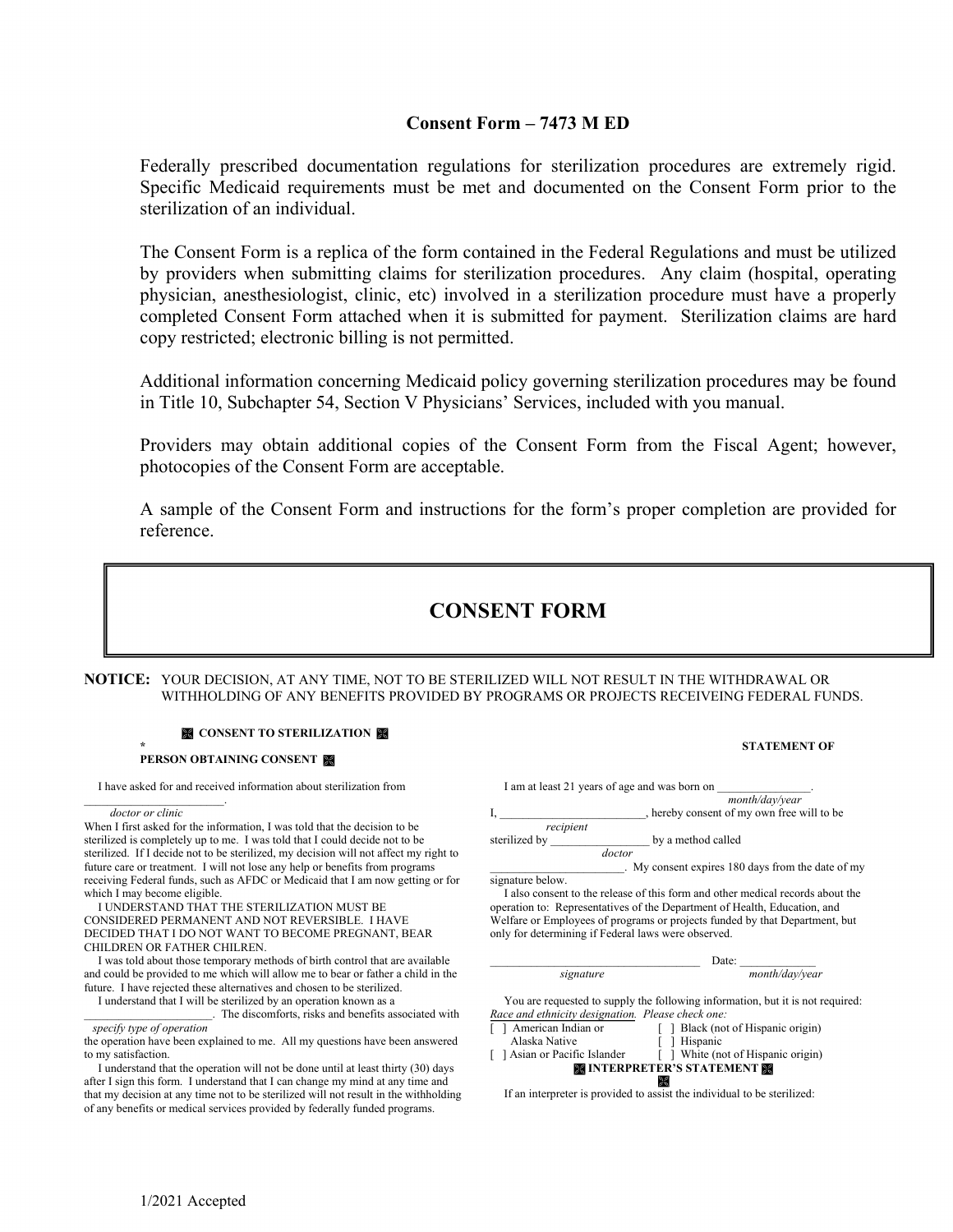I have translated the information and advice presented orally to the individual to be sterilized by the person obtaining this consent. I have also read him/her the consent form in **language and explained its contents** to him/her. To the best of my knowledge and belief he/she understood this explanation.

 $\Box$  Date:  $\Box$ 

 *interpreter month/day/year*  7473-M ED 3/81

Before \_\_\_\_\_\_\_\_\_\_\_\_\_\_\_\_\_\_\_\_\_\_\_\_\_\_\_\_\_\_\_\_\_\_ signed the

 *name of individual*  consent form, I explained to him/her the nature of the sterilization operation , the fact that it is intended to be a final and

irreversible procedure and the discomforts, risks and benefits associated with it.

 I counseled the individual to be sterilized that alternative methods of birth control are available which are temporary. I explained that sterilization is different because it is permanent.

I informed the individual to be sterilized that his/her consent can be

withdrawn at any time and that he/she will not lose any health services or any benefits provided by Federal funds.

 To the best of my knowledge and belief the individual to be sterilized is at least 21 years old and appears mentally competent. He/She knowingly and voluntarily requested to be sterilized and appears to understand the nature and consequence of the procedure.

 $\Box$  Date:  $\Box$ *signature of person obtaining consent month/day/year*

 $\mathcal{L}_\text{max}$  and  $\mathcal{L}_\text{max}$  and  $\mathcal{L}_\text{max}$  and  $\mathcal{L}_\text{max}$  and  $\mathcal{L}_\text{max}$  *facility*   $\mathcal{L}_\text{max}$  and  $\mathcal{L}_\text{max}$  and  $\mathcal{L}_\text{max}$  and  $\mathcal{L}_\text{max}$  and  $\mathcal{L}_\text{max}$ 

*address*

#### *<b> PHYSICIAN'S STATEMENT*

#### Shortly before I performed a sterilization operation upon

 $\hspace{1.5cm}$  on  $\hspace{1.5cm}$  . *name of individual to be sterilized date of sterilization operation* I explained to him/her the nature of the sterilization operation

\_\_\_\_\_\_\_\_\_\_\_\_\_\_\_\_\_\_\_, the fact that it is intended to be a final and irreversible

*specify type of operation* 

procedure and the discomforts, risks and benefits associated with it.

 I counseled the individual to be sterilized that alternative methods of birth control are available which are temporary. I explained that sterilization is different because it is permanent.

 I informed the individual to be sterilized that his/her consent can be withdrawn at any time and that he/she will not lose any health services or benefits provided by Federal funds.

 To the best of my knowledge and belief the individual to be sterilized is at least 21 years old and appears mentally competent. He/She knowingly and voluntarily requested to be sterilized and appeared to understand the nature and consequences of the procedure.

 (*Instructions for use of alternative final paragraphs:* Use the first paragraph below except in the case of premature delivery or emergency abdominal surgery where the sterilization is performed less than thirty (30) days after the date of the individual's signature on the consent form. In those cases, the second paragraph below must be used. Cross out the paragraph that is not used.)

- 1) At least thirty (30) days have passed between the date of the individual's signature on this consent form and the date the sterilization was performed.
- 2) This sterilization was performed less than thirty (30) days but more than 72 hours after the date of the individual's signature on this consent form because of the following circumstances (check applicable box and fill in information requested):
	- [ ] Premature deliver
	- [ ] Individual's expected date of delivery:
	- [ ] Emergency abdominal surgery:
	- (describe circumstances);

 $Date:$ 

 *physician month/day/year*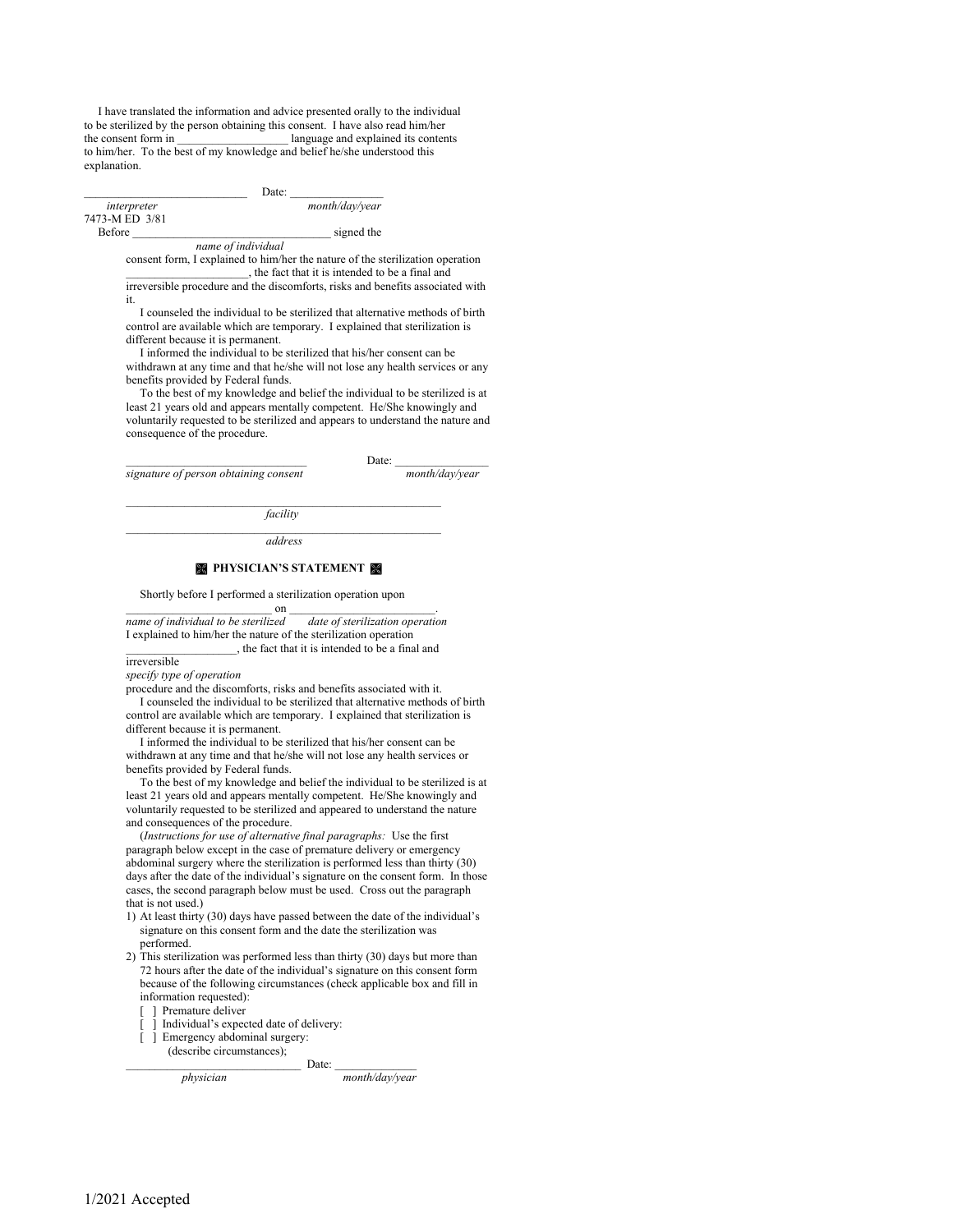# **Item-By-Item Instructions for Completing the Sterilization Consent Form Section 1 Consent to Sterilization**

- 1) *Doctor or Clinic:* Enter the name of the physician or clinic.
- 2) *Sterilization Procedure:* Enter the name of the sterilization procedure.
- 3) *Recipient's Date of Birth:* Enter recipient's date of birth in month, day, and year sequence (mm/dd/yy).
- 4) *Recipient's Name:* Copy the recipient's name as printed on the Medicaid Identification Card. First name must be entered first.
- 5) *Doctor:* Enter physician's name who is performing the procedure
- 6) *Type of Sterilization:* Enter the method of sterilization chosen.
- 7) *Recipient's Signature and Date:* Recipient must personally sign and hand date form at least thirty (30) days, but not more than 180 days prior to surgery.

# Section II Race and Ethnicity Designation:

8) *Race and Ethnicity Designation:* OPTIONAL INFORMATION requested by the Federal Government, but is NOT required.

### Section III Interpreter's Statement: *To be used only when the Recipient does not speak English*

- 9) *Language Used:* Enter language used.
- 10) *Interpreter's Signature:* Interpreter must sign and date form at least thirty (30) days, but not more than 180 days prior to the sterilization procedure.

# **Section IV Statement of Person Obtaining Consent**

- 11) *Name of Individual:* Enter the name of the recipient as it appears in Section I, item 4.
- 12) *Sterilization/Operation:*Enter the name of the sterilization procedure.
- 13) *Signature of Person Obtaining Consent:*Signature and date of the person who explains the procedure to the recipient and obtains the recipient's consent. Must be completed at least thirty (30) days, but not more than 180 days prior to the sterilization procedure.
- 14) *Facility'***s Name and Address:** Enter the name and address of the facility or physician's office with which the person obtaining the consent is affiliated.